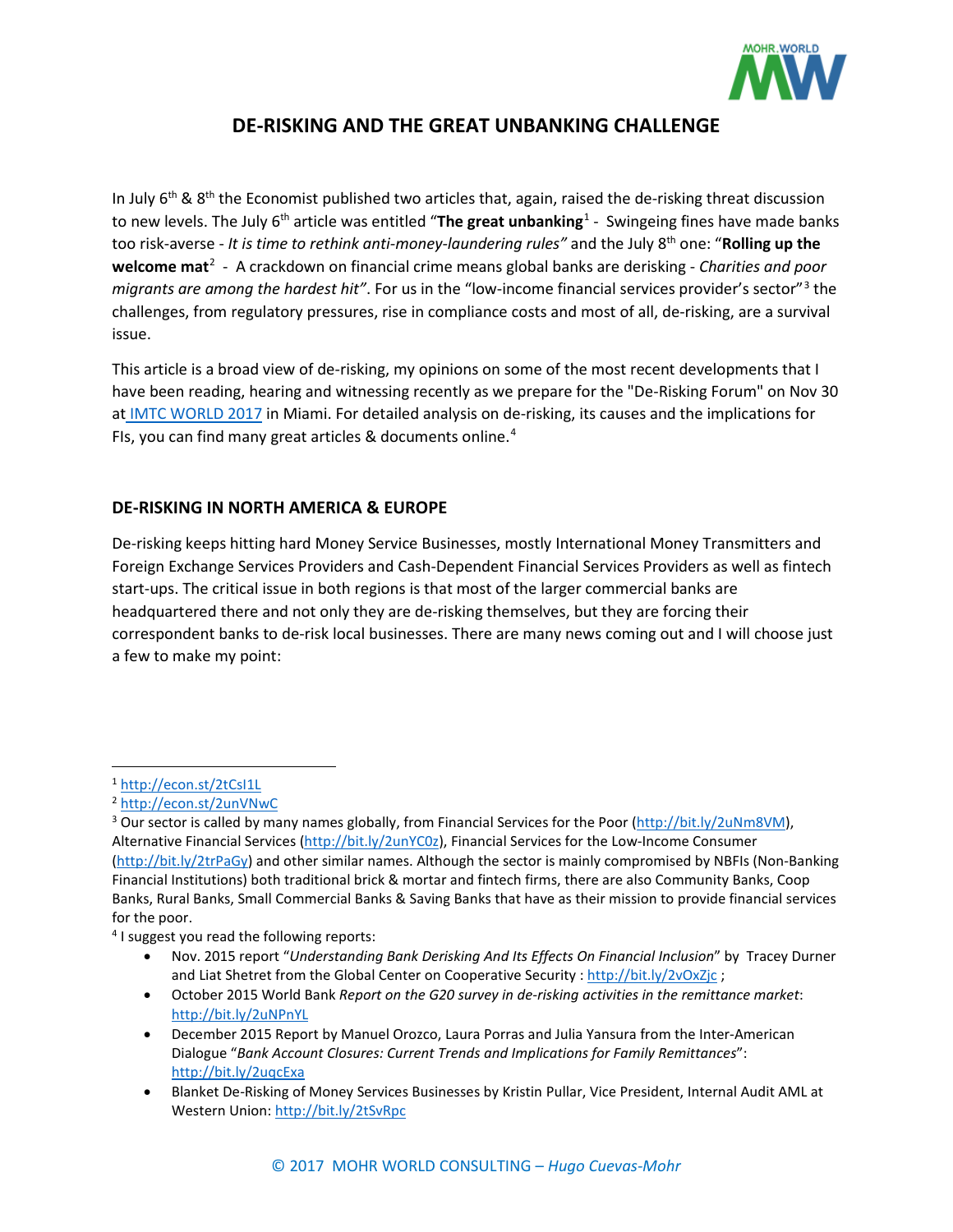

- In the country that has been the source of the global de-risking, the United States, smaller banks are slowly, but surely, opening bank accounts to MSBs in the US, but they are being very specific about the companies that they want to bank<sup>[5](#page-1-0)</sup>.
- The situation in Canada seems to be worse than in the US and many licensed companies and start-ups have not found local banks to provide them with bank accounts to help them operate. The Canadian Money Service Business Association<sup>[6](#page-1-1)</sup> last year sent a letter to Jeremy Rudin, the head of Canada's Office of the Superintendent of Financial Institutions (OSFI). "*Without risk of money laundering or reputational damage, we can only assume that the decision to close these accounts relates to the competition that they represent*," association co-chairs Michael Smith and Carinta Mannarelli wrote in the letter to OSFI<sup>[7](#page-1-2)</sup>.
- Companies that are surviving with one or maybe two bank accounts are complaining on the rising cost of banking services. Smaller companies are having difficulty covering the "minimum fee" that banks are now imposing on MSBs on top of the high cost of wire transfers, ACH (and the slow movement of funds in the US particularly) that causes the need for higher cash flows.
- Agents are still having difficulty in securing banking services and MTOs are having a difficult time collecting cash from those Agents. In the US some MTOs are receiving digitized cashed checks as a form of settlement with very few banks agreeable to the practice.
- Smart safes and Armored Car Carrier Services are relieving some of the cash collection difficulties of the Money Transfer Industry but even Armored Car Carriers are having difficulty with bank accounts in the US, for them and for their customers. Small companies say that they still cannot afford the cost of smart safes but some European models are smaller and less expensive and technology is making the costs drop.
- MSB & Payment Institutions associations are trying to confront the issue as we so with the Canadian Association. The MSBA<sup>[8](#page-1-3)</sup> in the US has been very active reaching out to "MSB friendly" banks to understand their policies, procedures, onboarding mechanisms, etc. and help MTOS and MSBs find these banks. The MSBA has an active "Banking Committee" where banks are working with the sector to discuss common issues and find solutions.

<span id="page-1-0"></span><sup>&</sup>lt;sup>5</sup> Banks are using risk-based approaches to discriminate, some of them avoiding cash based businesses, certain corridors, company size, years in business, type of services provided, etc. <sup>6</sup> [https://canadianmsb.org](https://canadianmsb.org/)

<span id="page-1-2"></span><span id="page-1-1"></span><sup>&</sup>lt;sup>7</sup> Sector-wide 'sweep': Money service firms say banks are giving them the boot <http://bit.ly/2vkad2z>

<span id="page-1-3"></span><sup>8</sup> MSBA: Money Service Business Association[: http://www.msbassociation.org/](http://www.msbassociation.org/)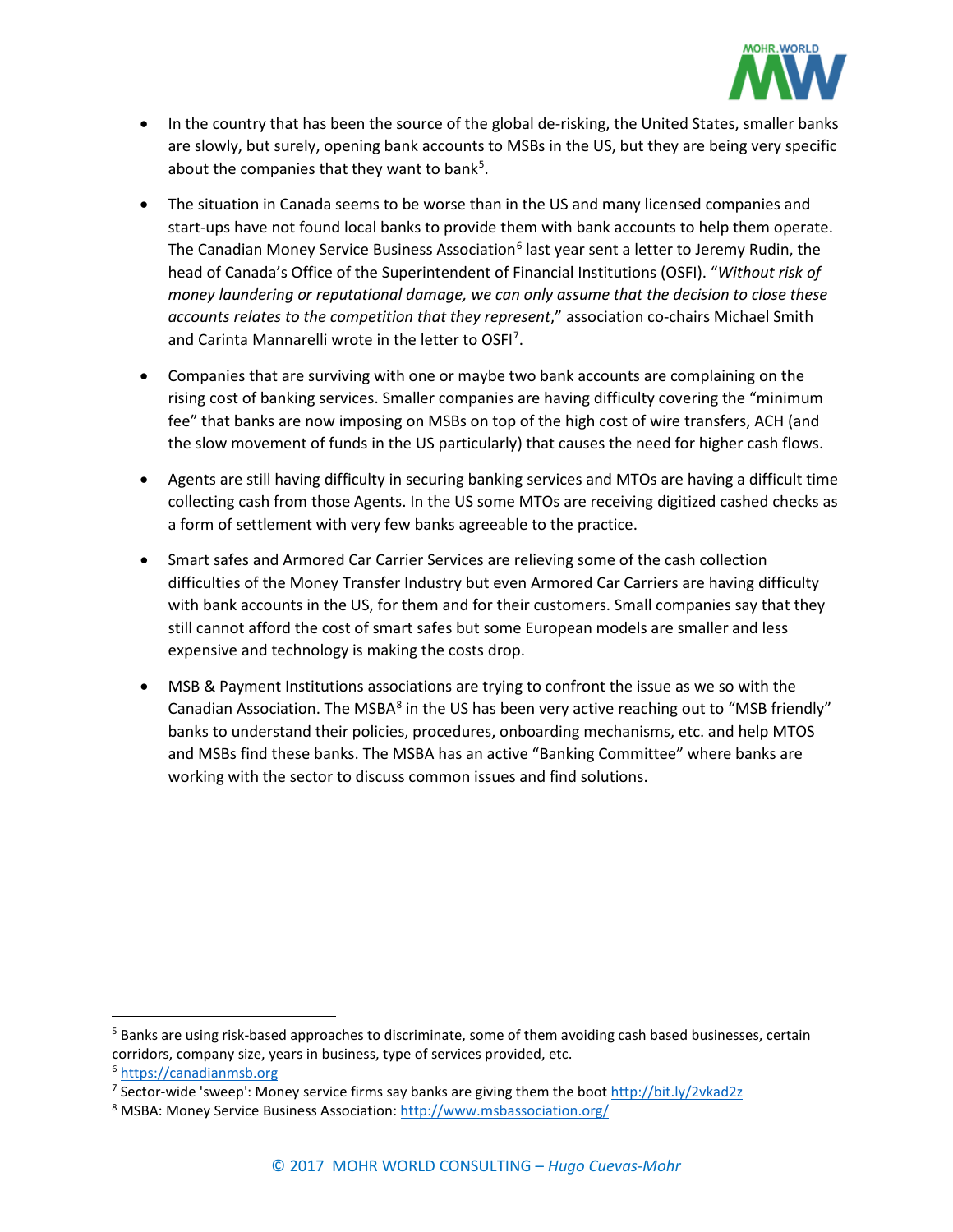

#### **DE-RISKING IN MEXICO AND THE AMERICAS**

• **ASOCIACIÓN DE SUPERVISORES BANCARIOS DE LAS AMÉRICAS:** ASBA, headed by Rudy Araujo Medinacelli, published in March 2016 a document entitled "**Compliance/Regulatory Risk in** 



**Financial Activity (De-Risking) in the Americas**"[9](#page-2-0) where ASBA quantifies the effect of de-risking in the region based on a survey done with the Banking Supervisors all of its members. On top of the chart is remittance services with 60%, followed by Correspondent Banking, 40%, Trade Finance 28%. What is interesting is that the supervisors answered the de-risking survey with their perceptions on the de-risking situation with only two of the 24 country bodies<sup>[10](#page-2-1)</sup> responding that they had done an industry survey. We hope ASBA and the Caribbean Group of Banking Supervisors

(CGBS) who met recently<sup>[11](#page-2-2)</sup> and discussed de-risking, as well as other regulatory groups, promote a rule demanding banks to formally inform local regulators when they close a bank account of a licensed or registered financial services provider, informing the reason for the closure.

- The situation is Mexico is critical with payment processors and RSPs having their bank accounts closed. Mexican authorities seem to be unaware of the problem or have not make their concerns public. Our partner Salvador Velazquez has just published a very interesting article on de-risking in Mexico<sup>[12](#page-2-3)</sup> that is worth reading. In the article, he states: "In my opinion, Mexican *financial authorities have expressed some concerns on this regard but in a rather timid way. Neither the SHCP, nor the CNBV, nor the Central Bank, nor CONDUSEF, nor CoFeCE , nor any other national entity have expressed their position, at least publicly, on this issues, so harmful to the remittance industry ; and at the end of the day in the detriment of the Mexicans living in the USA that we need to consider as first class citizens.*"
- It is also interesting to read an interview of Claudia Revilla<sup>[13](#page-2-4)</sup>, ProDesarrollo's Director, a microfinance network in Mexico who reported that as October 2016, 236 bank accounts of microfinance entities have been closed in the country. She states that "*Cierre de cuentas es por discriminación, no por riesgo de lavado*" (the reason for the closing of Bank Accounts is discrimination, not money laundering). She also cites instances of banks closing accounts of

<span id="page-2-1"></span><span id="page-2-0"></span>ـــ<br>9 <sup>9</sup>Compliance/Regulatory Risk in Financial Activity (De-Risking) in the Americas <http://bit.ly/2uV7mwm> Riesgo de Cumplimiento/Regulatorio en la Actividad Financiera ("De-Risking") en Las Américas <http://bit.ly/2tsW529> <sup>10</sup> Bahamas, Barbados, Belice, Bolivia, Brasil, Chile, Costa Rica, Ecuador, El Salvador (Banco Central de Reserva & Superintendencia del Sistema Financiero), España, Guatemala, Haití, Honduras, Islas Caimán, Jamaica, México, Panamá, Paraguay, Perú, República Dominicana, Surinam, Trinidad y Tobago, Turcos y Caicos & Uruguay.

<span id="page-2-3"></span><span id="page-2-2"></span><sup>&</sup>lt;sup>11</sup> The CGBS met in Antigua & Barbuda on  $6 - 8$  July 2017 (50 regulators from 17 jurisdictions) <http://bit.ly/2u8LitB> <sup>12</sup> <http://imtconferences.com/las-remesas-familiares-y-el-de-risking-en-mexico-por-salvador-velazquez/> The PDF of this article is here[: http://bit.ly/MWC-dersksv](http://bit.ly/MWC-dersksv)

<span id="page-2-4"></span> $13$  El Economista, Oct 11, 2016 - "Cierre de cuentas es por discriminación, no por riesgo de lavado" <http://bit.ly/2eGT6kn>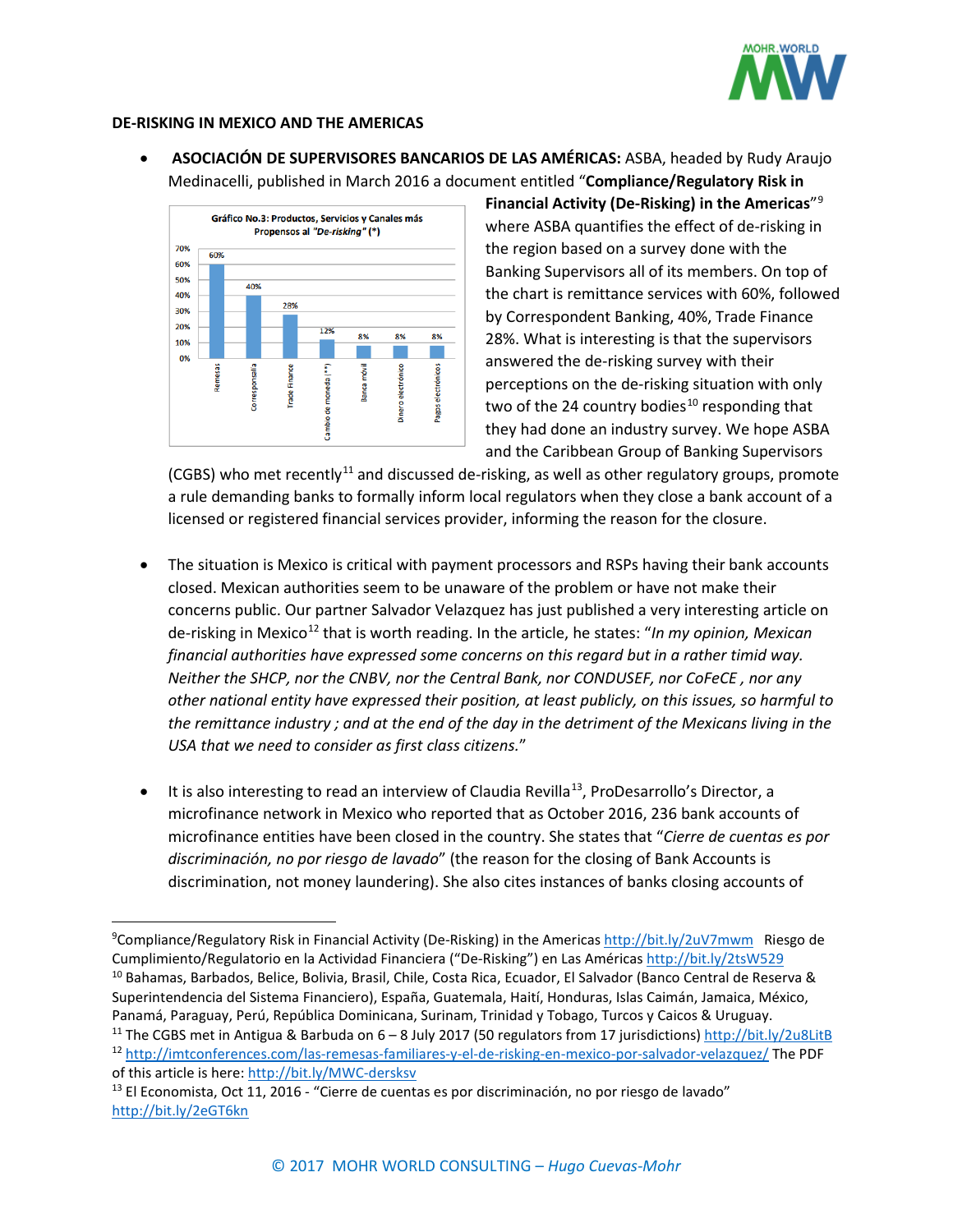

financial services entities that are competing with them. In a private communication with Ms. Revilla she told me that more than 1 million microfinance customers of the network have been affected in a struggle that began 3 years ago; her headway with local authorities to do something to alleviate the situation have not been successful so far, not even in these instances of clear assaults on financial inclusion efforts.

**CIASEFIM**: At the end of 2016 we informed the creation in South America of CIASEFIM<sup>[14](#page-3-0)</sup>, an international commission formed by associations of financial services providers in Brasil, Argentina, Uruguay and Paraguay to look for solutions to the "de-risking" epidemic that is leaving many companies without bank accounts to provide their services. CIASEFIM has been very active, meeting with heads of Central Banks, FATF-GAFI representatives in the region, local regulators, to make them aware of the critical situation their members are facing and come up with feasible solutions. Some very important meetings are scheduled in August with local authorities. Mr. Daniel Trías, member of IMTC's Advisory Board has been actively helping and supporting CIASEFIM with his experience & expertise.

## **DE-RISKING IN ASIA AND AFRICA**

- The situation in Africa, Asia and Oceania is not any different. Some even say that the situation in Africa is far worse than any place else. Gibril Faal, a UK Magistrate, very active in African Diaspora Development, was mentioned in an article<sup>[15](#page-3-1)</sup> describing bank closures of correspondent relations with African money transfer companies as "perverse" and said of de-risking: "*The problem is particularly acute on the African corridors."* Dominic Thorncroft, Chairman of the Association of UK Payment Institutions<sup>[16](#page-3-2)</sup> also stated: "Some money transfer firms have *remained, but the reduction in competition due to correspondent closures could lead to higher rates for consumers. Africa has been particularly badly hit*."
- In Asia is worth commenting that de-risking, which has also hit the RSPs, has had many implications on trade finance<sup>17</sup>. But, as global banks terminate correspondent relationships and exit business sectors, domestic and regional banks are fast expanding to capitalise on the opportunity, especially in the Philippines, India and Indonesia.
- De-risking in Africa by global banks has a direct link with the rise of Chinese importance in the region. It is interesting to note that, in a paper by Amadou Sy and Tao Wang from The Brookings Institution<sup>[18](#page-3-4)</sup> published at the end of 2016, they describe "the unintended consequences of global banks de-risking" such as: "*A number of initiatives are under way to increase the use of the renminbi in Sino-African trade, including the clearing of renminbi business and the opening of individual renminbi accounts in South Africa, as well as the establishment of currency swap agreements with six African countries.*"

<span id="page-3-0"></span> <sup>14</sup> <http://imtconferences.com/ciasefim-international-commission-money-transfer-associations/>

<span id="page-3-1"></span><sup>15</sup> Africa: Bank de-risking hits money transfer firm[s http://bit.ly/2vWwq3Q](http://bit.ly/2vWwq3Q)

<span id="page-3-2"></span><sup>16</sup> AUKPI<http://www.ukmta.org/Home.aspx>

<span id="page-3-3"></span> $17$ De-risking and its implications on trade finance in Asia Pacific <http://bit.ly/2uL34qf>

<span id="page-3-4"></span><sup>18</sup> De-risking, renminbi, internationalization, and regional integration <http://brook.gs/2uOJbgH>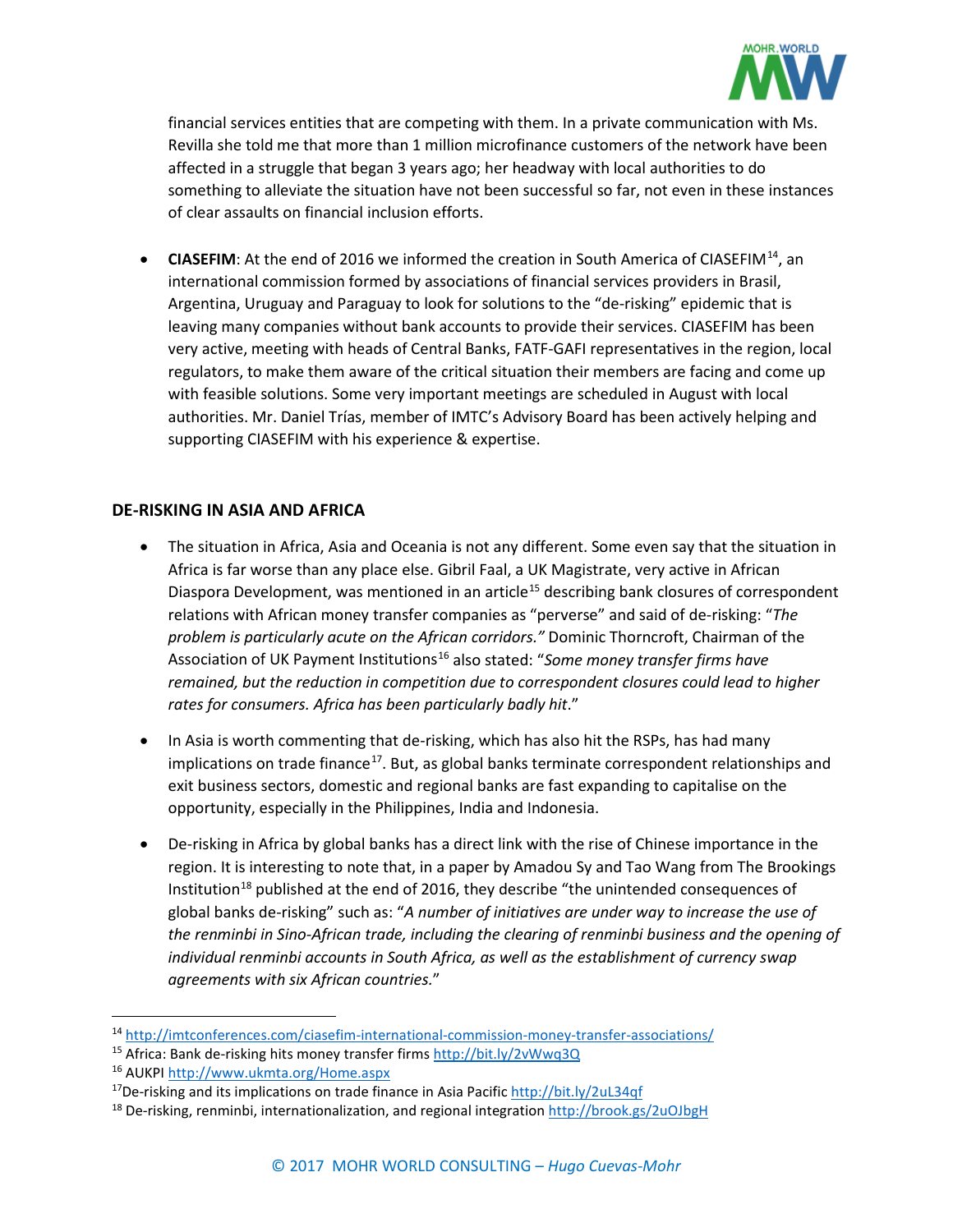

#### **CORRESPONDING BANKING**

The Financial Stability Board (FSB)<sup>[19](#page-4-0)</sup> The FSB is monitoring financial stability issues raised by FinTech as well as addressing the effect of de-risking, that "*has negatively impacted correspondent banking. Derisking is not in line with the FATF Recommendations, and is a serious concern to the international community, including the FATF and the FATF-Style Regional Bodies. De-risking can result in financial exclusion, less transparency and greater exposure to money laundering and terrorist financing risks.*"[20](#page-4-1)



The **FSB Correspondent Banking Data Report**<sup>[21](#page-4-2)</sup> published recently found that every region of the world has been affected by derisking: Eastern Europe (-16%), Western Europe (-15%), Oceania (- 12%) and the Americas (ex North America) (-8%), being the most affected. in 2016, the Caribbean and several regions within Oceania had high and generally increasing rates of decline of Correspondent Banking Relationships (CBRs), close or above 10%. The Economist published this chart using the FSB's data.

The FSB report follows the International Monetary Fund's June 2016 report "**The Withdrawal of Correspondent Banking Relationships: A Case for Policy Action**"[22](#page-4-3) which should be read, especially the notes concerning countries affected, categories of

customers and business lines. In the report, the IMF reports that 75% of large global banks had withdrawn from CBRs.

- **DE-RISKING RSPs**: Many local Banks in these regions that are Remittance Services Providers (RSPs) themselves or that are banking RSPs have been threaten by large commercial banks to discontinue remittance and foreign exchange services (or local accounts of RSPs) or lose their corresponding bank accounts.
- **CENTRAL BANK ACCOUNTS FOR NBFIs**: Some Central Banks are extending "central bank account services" to local NBFIs as a result of these de-risking practices that are affecting the provision of financial services for the poor in their countries. We have evidence that Central Banks in the Americas such as Costa Rica, Colombia and Uruguay have granted central bank accounts to NBFIs. One of the problems is that Central Bank Accounts need to be provisioned from funds (US, Euro accounts) coming from an international bank account held by the NBFI in its name.
- **PUERTO RICO'S INTERNATIONAL FINANCIAL ENTITIES**: The Office of the Commissioner of Financial Institutions (OCFI) of the State of Puerto Rico has developed regulation to license International Financial Entities (EFI or **Entidad Financiera Internacional**). The goal of EFIs is to

<span id="page-4-0"></span><sup>&</sup>lt;sup>19</sup> The FSB was established in April 2009 but succeeded the Financial Stability Forum (FSF) founded in 1999. The G-20 has strengthen the role and functions of the FSB in its meetings in 2011 & 2012 and in 2013 the FSB established itself as a not-for-profit association under Swiss law with its seat in Basel, Switzerland.

<span id="page-4-1"></span><sup>&</sup>lt;sup>20</sup> Guidance on correspondent banking services - [http://www.fsb.org/2016/10/guidance-on-correspondent](http://www.fsb.org/2016/10/guidance-on-correspondent-banking-services/)[banking-services/](http://www.fsb.org/2016/10/guidance-on-correspondent-banking-services/)

<span id="page-4-2"></span><sup>&</sup>lt;sup>21</sup> FSB Correspondent Banking Data Report[: http://bit.ly/2uNJPgP](http://bit.ly/2uNJPgP)

<span id="page-4-3"></span><sup>&</sup>lt;sup>22</sup> The Withdrawal of Correspondent Banking Relationships: A Case for Policy Action:<http://bit.ly/2uNiJX4>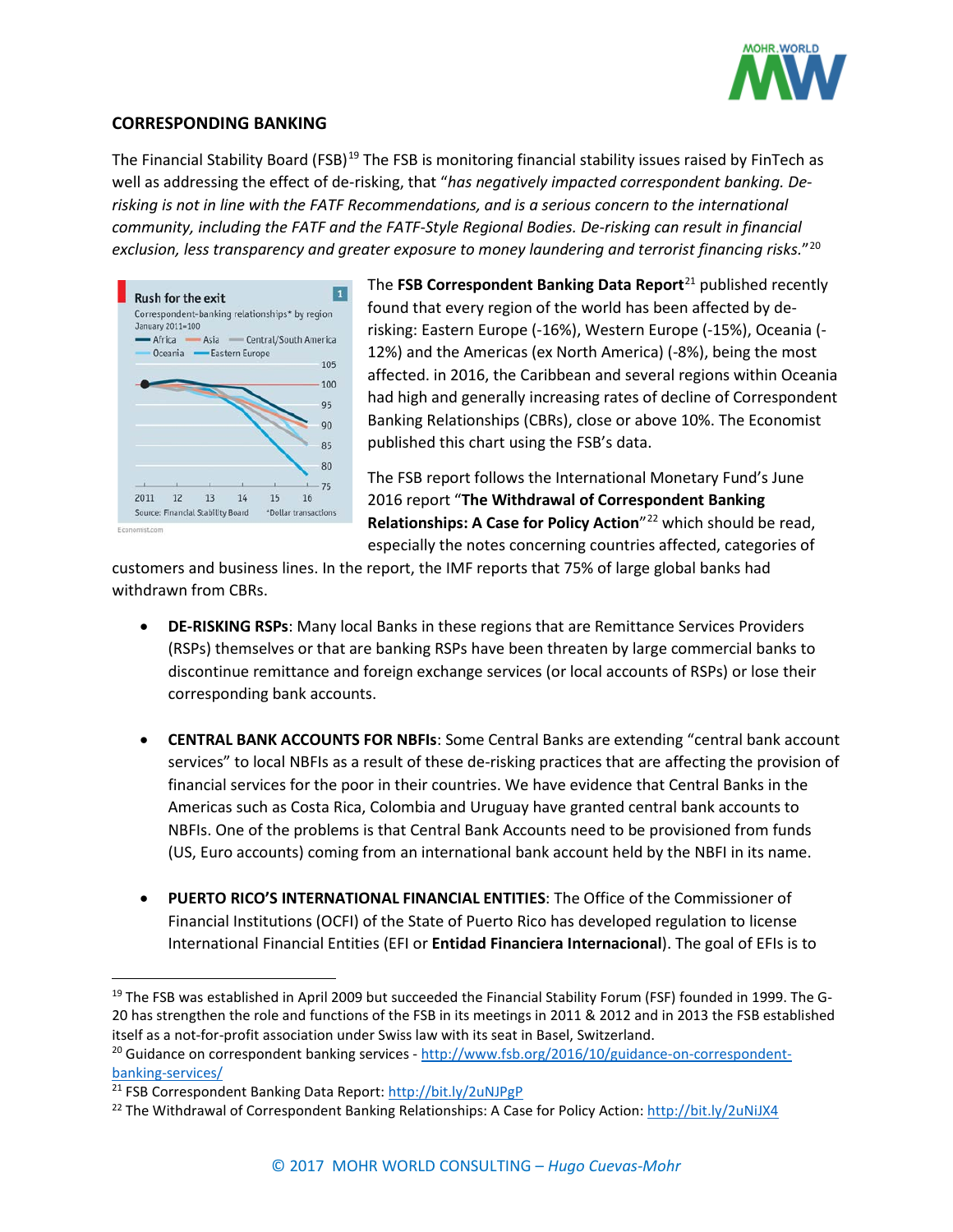

attract United States and foreign investors to Puerto Rico. The IFE Act<sup>[23](#page-5-0)</sup> authorizes entities to engage in specific banking and financial activity in Puerto Rico with non-residents of Puerto Rico. The Act has led to the licensing of 41 entities (as of  $6/16/2017$ )<sup>[24](#page-5-1)</sup> and some of the Banks licensed in Puerto Rico are providing banking services to NBFIs in the Caribbean and the Americas.

• **OPTING FOR EDUCATION**?: Standard Chartered Bank has come up with a novel approach to Correspondent Banking: "**De-risking through education**"[25.](#page-5-2) The initiative aims to manage & reduce the financial crime risk in its correspondent banking portfolio in emerging markets and educating local banks on international best practices in financial crime compliance to help them strengthen their AML/CTF controls. They have run more than 38 Academies with more than 2000 Participants from 40 Countries from more than 600 Respondent Banks.

# **MULTILATERAL EFFORTS TO FIND SOLUTIONS**

- **FATF-GAFI**: FATF has continually address de-risking. FATF revised the FATF Recommendations in 2012 to establish the risk-based approach as a fundamental requirement of the FATF standards and since then has discussed the de-risking issue with the private sector in various fora and has sought feedback at the FATF Consultative Forum. In light of continuing concerns about the impact of de-risking on the remittance sector, in a forum in March 2017 in Vienna, Austria<sup>[26](#page-5-3)</sup>, FATF chaired special sessions on remittances and de-risking. At our IMTC EMEA 2017 conference in Madrid in May, Remittance Expert Leon Isaacs, provided his insight on the closed-door meetings, one with remittance companies and another with the banking sector. The dialogue continues. There are no easy solutions and we still continue to see regulators being blamed, even though regulators everywhere seem to be siding more and more with RSPs. In a great interview<sup>[27](#page-5-4)</sup> by Mark Taylor, Senior Reporter at Law360 with David Lewis, Executive Secretary of FATF, Lewis said: "*We are seeing them [banks] assess their relationships not just on the basis of AML/CFT risk, but on broader legal and regulatory risk and reputational risk and the commercial appetite along with the geographic appetite*." And remarked: "*As legal experts have pointed out banks will consider several factors prior to making a decision, but it is often a perfectly legal business choice despite claims of competition malpractice*." Some courts, like in Spain, have not agreed with the legal experts Mr. Lewis mentioned.
- **GFRID2017**[28](#page-5-5) IFAD, WORLD BANK & UNDESA: At the Global Forum of Remittances, Investment & Development in New York in June 2017 several of the speakers mentioned de-risking as one of the most pressing factors affecting the industry. Louise Arbour, Special Representative of the

<span id="page-5-0"></span><sup>&</sup>lt;sup>23</sup> Act No. 273, also known as the "International Financial Center Regulatory Act" – More information can be found here[: http://bit.ly/2ts7r6D](http://bit.ly/2ts7r6D)

<span id="page-5-1"></span><sup>24</sup> Gobierno de Puerto Rico – Listado - Entidad Financiera Internacional al 6/16/2017:<http://bit.ly/2eGn3Rq>

<span id="page-5-2"></span><sup>&</sup>lt;sup>25</sup> De-risking through education - Introduction to Standard Chartered Correspondent Banking Academy Initiative: <http://bit.ly/2tEi8r6> . *Note: The name implies that they are teaching local banks to de-risk… although what they are doing is teaching banks to manage risk, I suppose.*

<span id="page-5-3"></span><sup>26</sup> FATF Dialogue with the Private Sector<http://bit.ly/2uJ4gKN>

<span id="page-5-4"></span><sup>&</sup>lt;sup>27</sup> FATF chief talks de-risking dangers and correspondent banking[: http://bit.ly/2wbHRUu](http://bit.ly/2wbHRUu)

<span id="page-5-5"></span><sup>&</sup>lt;sup>28</sup> Global Forum of Remittances, Investment & Development - <https://www.ifad.org/web/events/gfrid2017>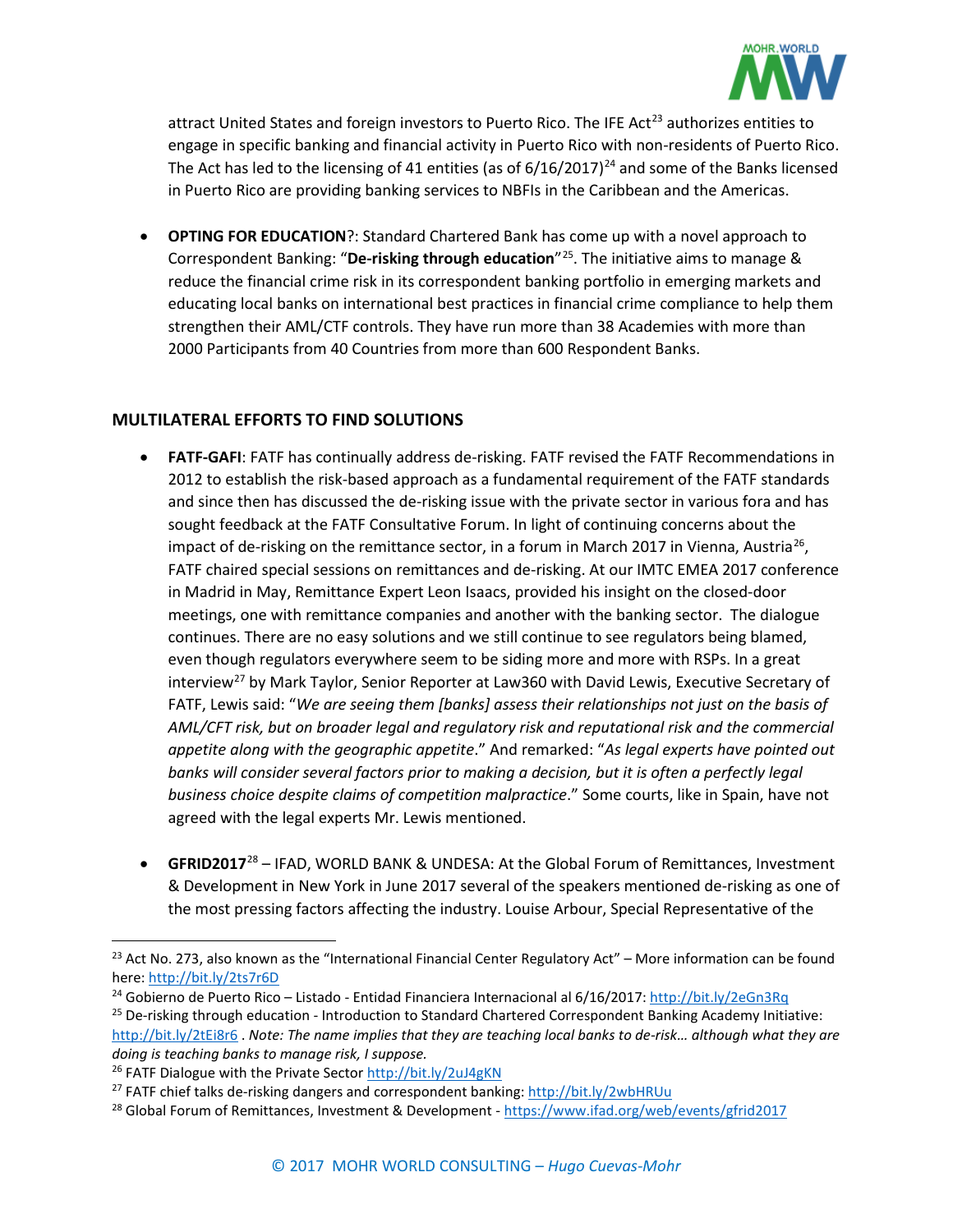

Secretary-General of the UN for International Migration, Dilip Ratha from the World Bank and Remittance Expert Leon Isaacs asked regulators, the banking sector and everyone present to find solutions to the practice. Louise Arbour stated: "*De-risking", that is, global financial institutions terminating or restricting business relationships with remittance companies and smaller local banks, is often caused by cumbersome regulations intended to combat money laundering and terrorist financing. These measures end up driving remittance flows underground, limiting competition and increasing the costs of transferring remittances. Today, the average cost of sending remittances is about 7.5 per cent, significantly higher than the Sustainable Development target of 3 per cent. It is crucial that financial regulators reduce the oversight requirements over the transfers of small amounts in order to encourage healthy competition among mainstream financial institutions*"[29.](#page-6-0)

- **THE ALLIANCE FOR FINANCIAL INCLUSION**: De-risking has been on the agenda in the meetings  $AFI<sup>30</sup>$  $AFI<sup>30</sup>$  $AFI<sup>30</sup>$  promotes and participates in, and in a late 2016 it published an interesting document entitled: **Stemming the tide of De-Risking through Innovative Technologies and Partnerships[31](#page-6-2)**. In the last chapter of the document "*Practical Solutions*", there are nine areas identified that we hope they are worked on and that the de-risked financial service providers, are brought into the dialogue and the solutions become more participative:
	- 1. Ensuring the most impacted countries have a voice
	- 2. Global dialogue on constructing a supportive regulatory environment
	- 3. Overcoming Risk-Reward Dilemma
	- 4. Broader understanding of how impacted countries address de-risking concerns
	- 5. Supporting innovation
	- 6. Global policy work/ guidelines advanced to clarify cross-border regulatory expectations
	- 7. Impacted countries to improve standards/provide risk information and reassurance
	- 8. Guidance and policy for identifying/managing risk in correspondent banking relationships
	- 9. Putting in place customer due diligence (CDD) requirements and KYC utilities

# **DERISKING AND THE COURTS**

• At the GFRID2017 in New York I finally, and briefly, met Robert Bell, CEO of Auckland-based company KlickEx who took Kiwibank to court over the closing of the money remitter's accounts<sup>32</sup>. Robert bought two 130-foot high-speed boats and said in an interview: "The boats are designed so we can run a boat overnight to Tonga with \$3 to \$5 million in cash on it"<sup>33</sup>.

<span id="page-6-0"></span> <sup>29</sup> <http://bit.ly/2eGzahx>

<span id="page-6-1"></span><sup>&</sup>lt;sup>30</sup> A Bill & Melinda Gates Foundation-funded project, AFI was founded in 2008 to foster the development of financial inclusion policies in developing and emerging countries. The core 6 group members were Bank Indonesia (BI), Bank of Thailand (BOT), Central Bank of Kenya (CBK), Bangko Sentral ng Pilipinas (BSP), Superintendencia de Banca, Seguros (SBS) y AFP de Peru and Comisión Nacional Bancaria y de Valores (CNBV) of Mexico.

<span id="page-6-3"></span><span id="page-6-2"></span><sup>31</sup> Stemming the tide of De-Risking through Innovative Technologies and Partnerships – 2016<http://bit.ly/2valt0z> 32 KlickEx takes Kiwibank to court over it trying to close the money remitter's accounts:<http://bit.ly/2vzYnhE> and you can hear Robert in this video interview:<http://bit.ly/2gVHCdg>

<span id="page-6-4"></span><sup>33</sup> RPT-NZ remittance company buying speedboats to move cash around Pacific:<http://reut.rs/2vP2nKi>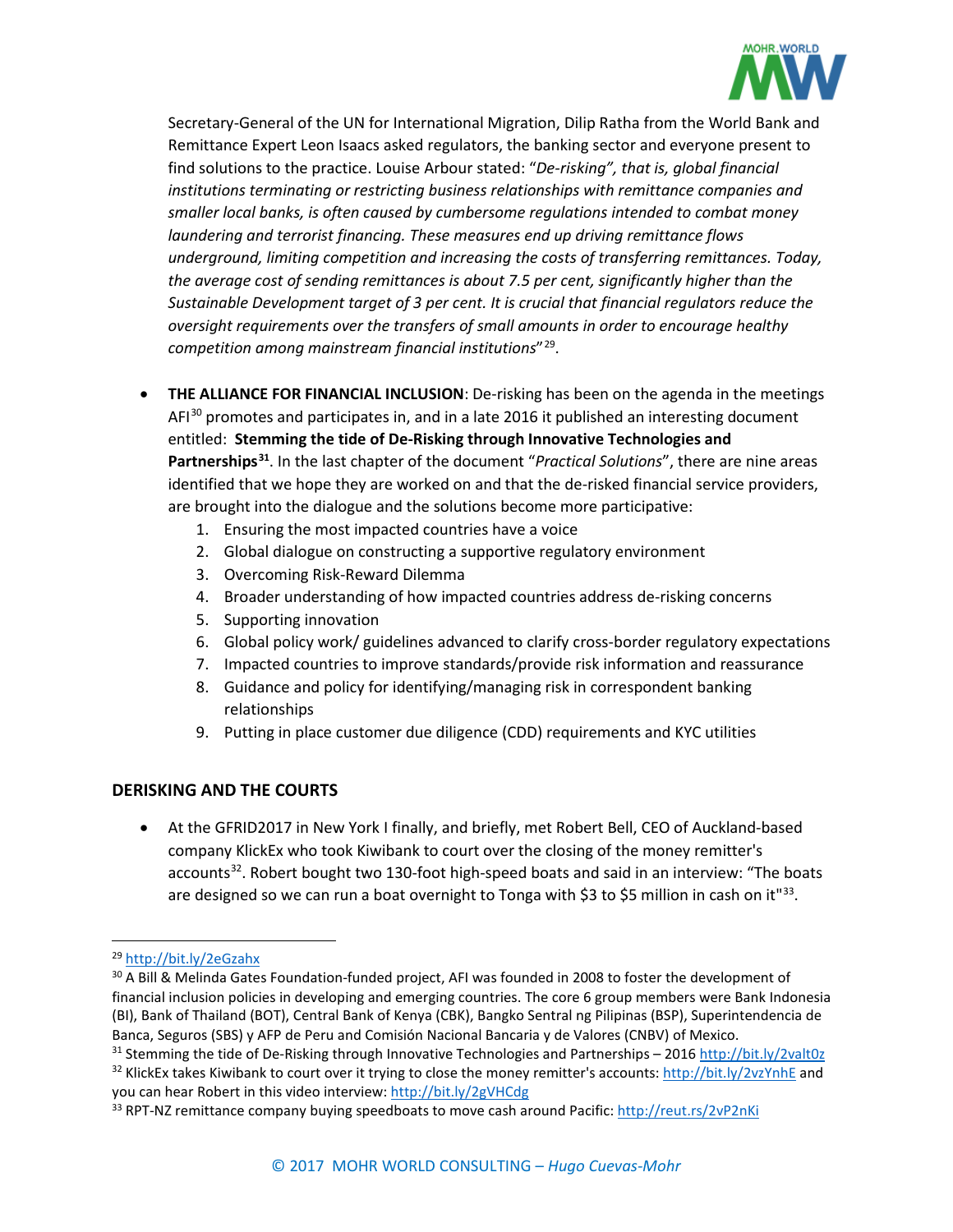

Robert was very optimistic about the legal outcome and has promised to share the results with the industry. We hope we will join us in IMTC WORLD 2017 in November to share his story.

• We are also watching other developments with Money Services Businesses taking bank accounts to court for the closing of bank accounts. We hope to be informing as their cases progress in the legal system. We also hope to invite them to IMTC WORLD to share their story as we did with attorney Antonio Selas<sup>[34](#page-7-0)</sup> and the cases he has managed in Spain. If you know of any de-risking related court case, please let us know.

## **DIGITAL FINANCIAL SERVICES AND FINTECH**

- In May 2017, in his Opening Remarks<sup>[35](#page-7-1)</sup> of the 3<sup>rd</sup> Pacific Islands Regional Initiative (PIRI) High Level Conference by the Governor of the Central Bank of Solomon Islands, Mr Denton Rarawa in Kokopo, Papua New Guinea (PNG), presented the theme of the event **Digital Financial Services in the face of De-Risking** by signaling "*the concern to central banks in the region and other parts of the world of the closure of banking relationships with entities in our countries*" and the use of financial technology as possible solutions to the problem. The Governor also mentioned the "*meetings in Washington last month with the Federal Reserve Bank of New York and US Treasury officials where we discussed the issue of de-risking*".
- Meridian International Center, a nonprofit, global leadership organization in Washington, DC. held a meeting in March 2017 of representatives from foreign embassies, government & the private sector entitled "**Taking a risk with Digital Finance: when big banks leave Latin America & the Caribbean, governments leverage fintech to assist the poor**"[36.](#page-7-2) The report is interesting especially on the emphasis of "*the unintended consequences of de-banking in Latin American and the Caribbean*" (such as the decrease in transparency and the use of informal channels) and the "*the high cost of banking [as the cause} to the increasing shift toward informal finance*".
- **DIGITAL FINANCIAL SERVICES OBSERVATORY**[37:](#page-7-3) Michael Wechsler and Dr. Leon Perlman of the DFSO at the Columbia Business Scholl in New York, are conducting research examining the impact of international de-risking, such as it may impact upon banking, remittance, mobile money, and money transfer services, customer due diligence and its effect on financial inclusion. This initiative is made possible by the Bill & Melinda Gates Foundation. A meeting presenting an initial report will be held at the DSFO in New York in October. We have been introducing them to people in our sector that can provide them with first-hand information.
- In the second part of the interview<sup>[38](#page-7-4)</sup> that reporter Mark Taylor did with David Lewis, Executive Director of FATF (first part discussed before in this article), the reporter states: "*A troubled relationship between financial institutions and fintechs has brewed as the former fight to stop*

<span id="page-7-0"></span> $34$  You can check his presentations in IMTC[: http://imtconferences.com/es/?wpfb\\_dl=203](http://imtconferences.com/es/?wpfb_dl=203) and [http://imtconferences.com/es/?wpfb\\_dl=228](http://imtconferences.com/es/?wpfb_dl=228)

<span id="page-7-1"></span><sup>&</sup>lt;sup>35</sup> Opening Remarks by Mr Denton Raraw[a http://bit.ly/2uOnpw1](http://bit.ly/2uOnpw1)

<span id="page-7-2"></span><sup>&</sup>lt;sup>36</sup> Regional session of The Digital Finance Future: Inclusive and Global Economic Growth serie[s http://bit.ly/2tsTYf1](http://bit.ly/2tsTYf1) <sup>37</sup> The DFS Observatory At Columbia University[: https://dfsobservatory.com/](https://dfsobservatory.com/)

<span id="page-7-4"></span><span id="page-7-3"></span> $38$ FATF on fintechs versus banks, virtual currencies, risk appetite and why regulation isn't a rush job <http://bit.ly/2eZjGFr>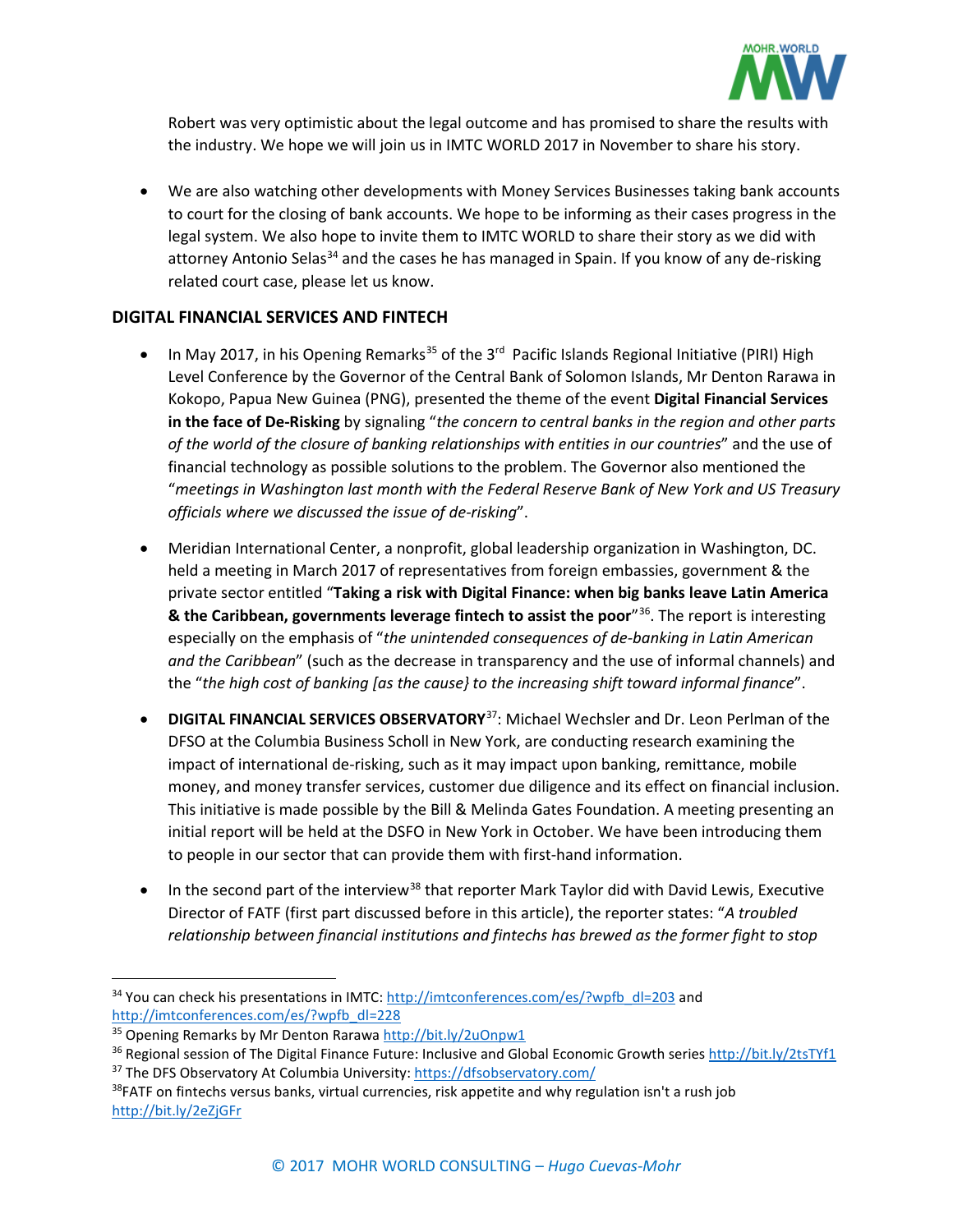

*the latter undercutting profits*." Lewis added: "*There are reasons why the banks don't want to engage with them, they will have general conversations, but it is difficult for fintechs to get through the door and speak to a bank, so that is a real challenge.*"

• In a document<sup>[39](#page-8-0)</sup> by ECLAC (CEPAL in Spanish) in April 2017, Robert Crane Williams of the Caribbean Knowledge Management Centre, explains the "**Prospects for blockchain-based settlement frameworks as a resolution to the threat of de-risking to Caribbean financial systems**". Although he doesn't see the resolution coming soon he states: "*De-risking and the associated loss of correspondent banking relationships are acute and current problems that are causing damage to Caribbean economies. Adoption of a net payment-oriented blockchain – whether open or permissioned – would reduce reliance of Caribbean banks on correspondent banks for money transfers.*" Robert points out in the article the critical issues to that need to be solved. I do believe we will see more of these developments coming soon.

## **THE DE-RISKING SILVER LINING**

The English poet John Milton coined the phrase "silver lining" in Comus: A Mask Presented at Ludlow Castle in 1634 and "There's a silver lining to every cloud" is a proverb that I always have in my thoughts when I look for "pros" in different challenging situations. And the De-Risking Epidemic does have its "silver linings" that I want to point out:

- NBFIs are becoming very creative in finding ways to move funds around relying some in ancient settlement mechanisms, hawala-type schemes, where funds are compensated on both sides of a transactions, without the need to move funds across borders. Finding businesses and individuals that need the funds on each side of corridors has always being an art.
- Foreign Exchange companies are becoming large players providing international money transfer solutions to MTOs and other firms by providing better-than-bank rates on local currency made available in remittance-receiving markets. Taking away wire transfer costs, providing speedier settlement flows and offering great exchange rates can be the key for a total shift in the remittance market.[40](#page-8-1)
- Aggregators are providing services to local MTOs whose banks do not allow them to send international wire transfer services therefore they are not able to establish direct settlement mechanisms with foreign RSPs. These aggregators are specializing themselves in some regions or corridors and act mainly as payment processors.
- Regulators are beginning to understand the need for information on de-risking in their own jurisdictions in order to act on facts and not information they hear or read in reports or articles like this. As one regulator told me: "*If a bank closes an account of a licensed company that we audit I think is fair that we are informed, especially when we license both entities*". I think is time that regulators make rules so that they are informed.

<span id="page-8-0"></span><sup>&</sup>lt;sup>39</sup> Prospects for blockchain-based settlement frameworks <http://bit.ly/2vfp2Cv> published by ECLAC - Economic Commission for Latin America and the Caribbean - <http://www.cepal.org/en/>

<span id="page-8-1"></span><sup>40</sup> Information provided by Money Transfer consultant Salvador Velazquez, a partner in Mohr World Consulting Americas. [https://mohr.world](https://mohr.world/)